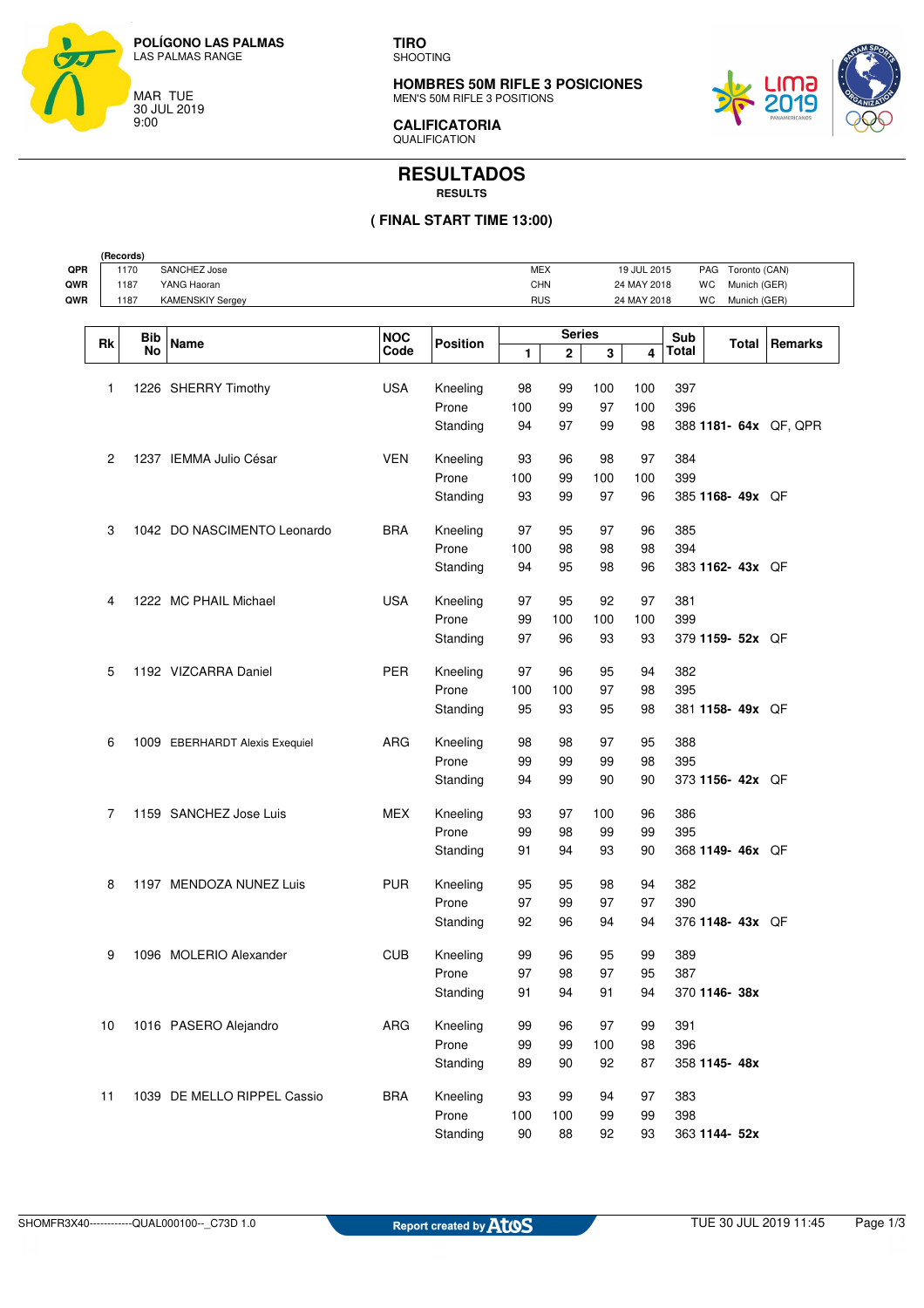

**TIRO** SHOOTING

**HOMBRES 50M RIFLE 3 POSICIONES** MEN'S 50M RIFLE 3 POSITIONS



**CALIFICATORIA** QUALIFICATION

## **RESULTADOS**

**RESULTS**

|    | <b>Bib</b> |                             | <b>NOC</b> |                 |     | <b>Series</b> |     |    | Sub   |               |         |
|----|------------|-----------------------------|------------|-----------------|-----|---------------|-----|----|-------|---------------|---------|
| Rk | No         | <b>Name</b>                 | Code       | <b>Position</b> | 1   | 2             | 3   | 4  | Total | Total         | Remarks |
|    |            |                             |            |                 |     |               |     |    |       |               |         |
| 12 |            | 1153 QUEZADA MARQUEZ Carlos | <b>MEX</b> | Kneeling        | 98  | 94            | 95  | 93 | 380   |               |         |
|    |            |                             |            | Prone           | 98  | 99            | 99  | 96 | 392   |               |         |
|    |            |                             |            | Standing        | 92  | 93            | 96  | 91 |       | 372 1144-41x  |         |
| 13 |            | 1079 PARADA Anyelo          | CHI        | Kneeling        | 94  | 99            | 95  | 94 | 382   |               |         |
|    |            |                             |            | Prone           | 97  | 96            | 98  | 97 | 388   |               |         |
|    |            |                             |            | Standing        | 93  | 95            | 95  | 91 |       | 374 1144-40x  |         |
| 14 |            | 1101 QUINTANILLA Rainier    | <b>CUB</b> | Kneeling        | 94  | 96            | 98  | 95 | 383   |               |         |
|    |            |                             |            | Prone           | 96  | 97            | 100 | 97 | 390   |               |         |
|    |            |                             |            | Standing        | 91  | 87            | 96  | 92 |       | 366 1139- 35x |         |
| 15 |            | 1067 SYCH Grzegorz          | CAN        | Kneeling        | 95  | 96            | 95  | 93 | 379   |               |         |
|    |            |                             |            | Prone           | 97  | 98            | 99  | 99 | 393   |               |         |
|    |            |                             |            | Standing        | 92  | 94            | 92  | 88 |       | 366 1138-38x  |         |
|    |            |                             |            |                 |     |               |     |    |       |               |         |
| 16 |            | 1062 LAPOINTE Tommy         | CAN        | Kneeling        | 97  | 95            | 95  | 90 | 377   |               |         |
|    |            |                             |            | Prone           | 100 | 99            | 99  | 98 | 396   |               |         |
|    |            |                             |            | Standing        | 90  | 93            | 91  | 87 |       | 361 1134-43x  |         |
| 17 |            | 1112 SANTACRUZ Cristian     | ECU        | Kneeling        | 95  | 95            | 96  | 95 | 381   |               |         |
|    |            |                             |            | Prone           | 95  | 96            | 97  | 97 | 385   |               |         |
|    |            |                             |            | Standing        | 95  | 92            | 94  | 87 |       | 368 1134-40x  |         |
| 18 |            | 1135 SANDOVAL Octavio       | <b>GUA</b> | Kneeling        | 93  | 97            | 93  | 96 | 379   |               |         |
|    |            |                             |            | Prone           | 98  | 99            | 99  | 97 | 393   |               |         |
|    |            |                             |            | Standing        | 89  | 91            | 93  | 88 |       | 361 1133-40x  |         |
| 19 |            | 1125 CHINCHILLA PEREZ Allan | <b>GUA</b> | Kneeling        | 94  | 94            | 95  | 92 | 375   |               |         |
|    |            |                             |            | Prone           | 94  | 98            | 99  | 99 | 390   |               |         |
|    |            |                             |            | Standing        | 95  | 90            | 89  | 93 |       | 367 1132- 35x |         |
|    |            |                             |            |                 |     |               |     |    |       |               |         |
| 20 |            | 1115 GUTIERREZ Israel       | <b>ESA</b> | Kneeling        | 95  | 94            | 95  | 96 | 380   |               |         |
|    |            |                             |            | Prone           | 93  | 94            | 95  | 96 | 378   |               |         |
|    |            |                             |            | Standing        | 90  | 95            | 91  | 97 |       | 373 1131- 38x |         |
| 21 |            | 1089 SEPULVEDA Edgardo      | CRC        | Kneeling        | 94  | 93            | 96  | 93 | 376   |               |         |
|    |            |                             |            | Prone           | 97  | 97            | 99  | 99 | 392   |               |         |
|    |            |                             |            | Standing        | 84  | 92            | 92  | 94 |       | 362 1130- 36x |         |
| 22 |            | 1088 CHAMBERLAIN Roberto    | CRC        | Kneeling        | 97  | 95            | 92  | 94 | 378   |               |         |
|    |            |                             |            | Prone           | 99  | 95            | 94  | 97 | 385   |               |         |
|    |            |                             |            | Standing        | 90  | 95            | 87  | 92 |       | 364 1127- 31x |         |
| 23 |            | 1185 MEJIA Miguel           | PER        | Kneeling        | 91  | 96            | 91  | 92 | 370   |               |         |
|    |            |                             |            | Prone           | 94  | 95            | 98  | 96 | 383   |               |         |
|    |            |                             |            | Standing        | 92  | 85            | 92  | 86 |       | 355 1108- 20x |         |